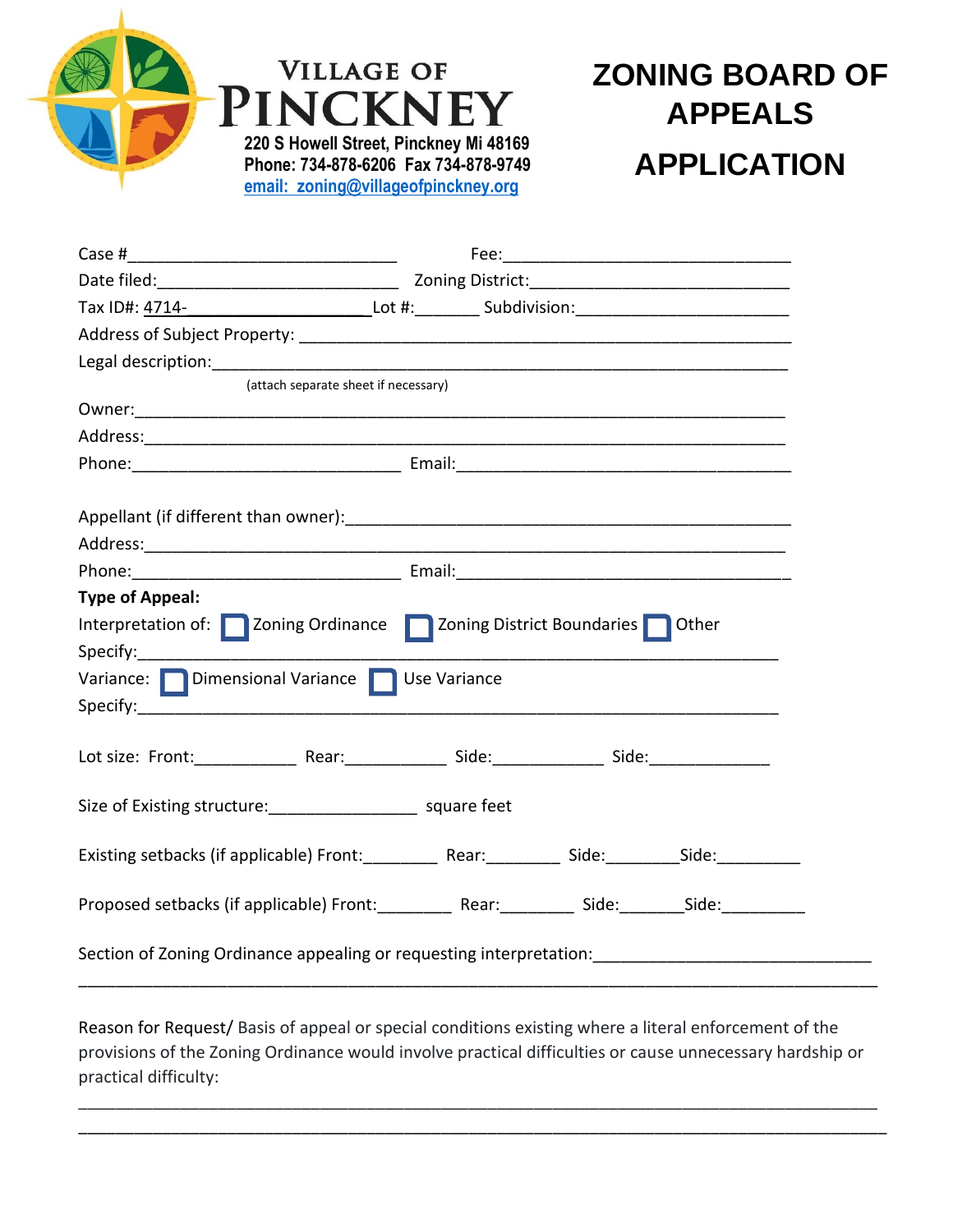Please explain how the project meets each of the following standards:

a) The alleged practical difficulties, hardships or both, are exceptional and peculiar to the subject property or intended use of the property, that do not apply generally to other properties or class of uses in the same district:\_\_\_\_\_\_\_\_\_\_\_\_\_\_\_\_\_\_\_\_\_\_\_\_\_\_\_\_\_\_\_\_\_\_\_\_\_\_\_\_\_\_\_\_\_\_\_\_\_\_\_\_\_\_\_\_\_\_\_\_\_\_\_\_\_\_\_\_\_\_\_\_\_\_\_\_\_\_\_\_\_

\_\_\_\_\_\_\_\_\_\_\_\_\_\_\_\_\_\_\_\_\_\_\_\_\_\_\_\_\_\_\_\_\_\_\_\_\_\_\_\_\_\_\_\_\_\_\_\_\_\_\_\_\_\_\_\_\_\_\_\_\_\_\_\_\_\_\_\_\_\_\_\_\_\_\_\_\_\_\_\_\_\_\_\_\_\_\_

\_\_\_\_\_\_\_\_\_\_\_\_\_\_\_\_\_\_\_\_\_\_\_\_\_\_\_\_\_\_\_\_\_\_\_\_\_\_\_\_\_\_\_\_\_\_\_\_\_\_\_\_\_\_\_\_\_\_\_\_\_\_\_\_\_\_\_\_\_\_\_\_\_\_\_\_\_\_\_\_\_\_\_\_\_\_\_ \_\_\_\_\_\_\_\_\_\_\_\_\_\_\_\_\_\_\_\_\_\_\_\_\_\_\_\_\_\_\_\_\_\_\_\_\_\_\_\_\_\_\_\_\_\_\_\_\_\_\_\_\_\_\_\_\_\_\_\_\_\_\_\_\_\_\_\_\_\_\_\_\_\_\_\_\_\_\_\_\_\_\_\_\_\_\_

b) Failure to grant the variance will deprive the property owner of his/her reasonable use as enjoyed by other property owners in the same district and vicinity. This shall include substantially more than mere inconvenience and/or inability to attain a higher financial return:

c) Allowing the variance will result in substantial justice being done, and considers the public benefits intended by the ordinance, the individual hardships that will be suffered by failure to grant the variance and the rights of others whose property would be affected by approval of the variance:

\_\_\_\_\_\_\_\_\_\_\_\_\_\_\_\_\_\_\_\_\_\_\_\_\_\_\_\_\_\_\_\_\_\_\_\_\_\_\_\_\_\_\_\_\_\_\_\_\_\_\_\_\_\_\_\_\_\_\_\_\_\_\_\_\_\_\_\_\_\_\_\_\_\_\_\_\_\_\_\_\_\_\_\_\_\_\_ \_\_\_\_\_\_\_\_\_\_\_\_\_\_\_\_\_\_\_\_\_\_\_\_\_\_\_\_\_\_\_\_\_\_\_\_\_\_\_\_\_\_\_\_\_\_\_\_\_\_\_\_\_\_\_\_\_\_\_\_\_\_\_\_\_\_\_\_\_\_\_\_\_\_\_\_\_\_\_\_\_\_\_\_\_\_\_

d) The variance will be consistent with the purpose and intent of the ordinance, will not adversely affect the purpose or objectives of the master plan of the village, will not be contrary to the public interest, will not injure the public or private rights of others and will not diminish the value of surrounding properties:

e) The conditions and circumstances on which the variance request is based have not been self-created by the applicant or predecessors in title: \_\_\_\_\_\_\_\_\_\_\_\_\_\_\_\_\_\_\_\_\_\_\_\_\_\_\_\_\_\_\_\_\_\_\_\_\_\_\_\_\_\_\_\_\_\_\_\_\_\_\_\_\_\_\_\_

\_\_\_\_\_\_\_\_\_\_\_\_\_\_\_\_\_\_\_\_\_\_\_\_\_\_\_\_\_\_\_\_\_\_\_\_\_\_\_\_\_\_\_\_\_\_\_\_\_\_\_\_\_\_\_\_\_\_\_\_\_\_\_\_\_\_\_\_\_\_\_\_\_\_\_\_\_\_\_\_\_\_\_\_\_\_\_

\_\_\_\_\_\_\_\_\_\_\_\_\_\_\_\_\_\_\_\_\_\_\_\_\_\_\_\_\_\_\_\_\_\_\_\_\_\_\_\_\_\_\_\_\_\_\_\_\_\_\_\_\_\_\_\_\_\_\_\_\_\_\_\_\_\_\_\_\_\_\_\_\_\_\_\_\_\_\_\_\_\_\_\_\_\_\_ \_\_\_\_\_\_\_\_\_\_\_\_\_\_\_\_\_\_\_\_\_\_\_\_\_\_\_\_\_\_\_\_\_\_\_\_\_\_\_\_\_\_\_\_\_\_\_\_\_\_\_\_\_\_\_\_\_\_\_\_\_\_\_\_\_\_\_\_\_\_\_\_\_\_\_\_\_\_\_\_\_\_\_\_\_\_\_

f) The variance will not constitute a special privilege inconsistent with the limitations upon other properties in the vicinity and the same zoning district, and shall be the minimum variance that will make possible a reasonable use of the land or structure:  $\blacksquare$ 

\_\_\_\_\_\_\_\_\_\_\_\_\_\_\_\_\_\_\_\_\_\_\_\_\_\_\_\_\_\_\_\_\_\_\_\_\_\_\_\_\_\_\_\_\_\_\_\_\_\_\_\_\_\_\_\_\_\_\_\_\_\_\_\_\_\_\_\_\_\_\_\_\_\_\_\_\_\_\_\_\_\_\_\_\_\_\_

- I hereby certify that I am the owner of the subject property or have been authorized to act on behalf of the owner(s) and that all of the statements and attachments are true and correct to the best of my knowledge and belief.
- I acknowledge that approval of a variance only grants that which was presented to the ZBA.
- I acknowledge that I have reviewed the Village of Pinckney Zoning Ordinance, The ZBA Application and the Application Checklist and have submitted all of the required information.
- I understand that there will be a public hearing on this item and that either the property owner or appellants shall be in attendance at that hearing.
- I understand that a Land Use Permit is required prior to construction if a variance is granted.
- I understand that any order of the ZBA permitting the erection alteration of a building will be void after one (1) year (12 months), unless a valid building permit is obtained and the project is started and completed.

\_\_\_\_\_\_\_\_\_\_\_\_\_\_\_\_\_\_\_\_\_\_\_\_\_\_\_\_\_ \_\_\_\_\_\_\_\_\_\_\_\_ \_\_\_\_\_\_\_\_\_\_\_\_\_\_\_\_\_\_\_\_\_\_\_\_\_ \_\_\_\_\_\_\_\_\_\_\_\_